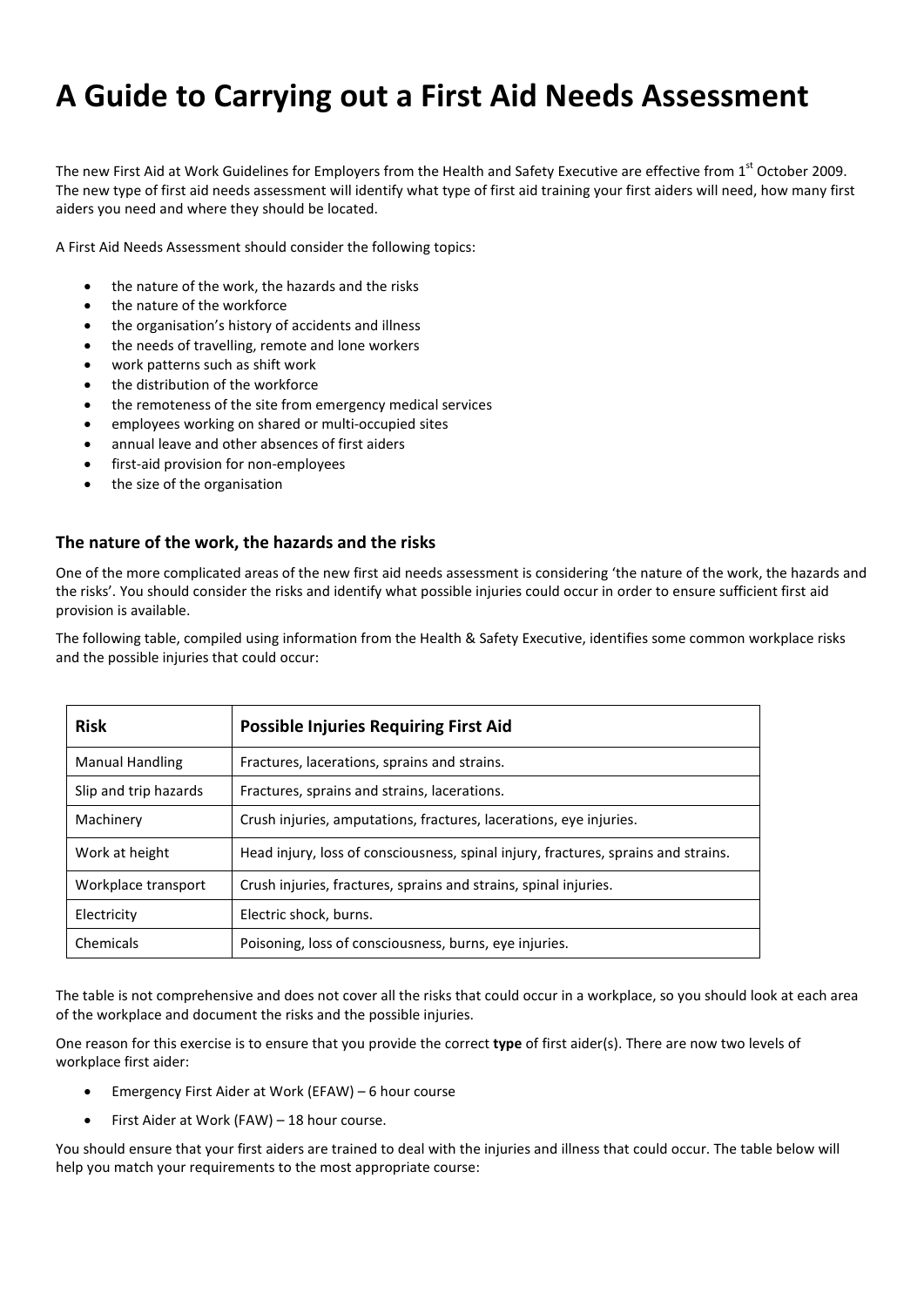| What Emergencies are First Aiders Trained to Deal With?                                        |                                                                                                       |                        |                        |  |
|------------------------------------------------------------------------------------------------|-------------------------------------------------------------------------------------------------------|------------------------|------------------------|--|
|                                                                                                | <b>EFAW</b> = Emergency First Aid at Work (6 hour course)<br>FAW = First Aid at Work (18 hour course) | <b>EFAW</b><br>6 Hours | <b>FAW</b><br>18 hours |  |
| Acting safely, promptly and effectively in an emergency                                        |                                                                                                       | $\blacksquare$         |                        |  |
| Cardio Pulmonary Resuscitation (CPR)                                                           |                                                                                                       |                        | ■                      |  |
| Treating an unconscious casualty (including seizure)                                           |                                                                                                       |                        | ▬                      |  |
| Choking                                                                                        |                                                                                                       |                        | ■                      |  |
| Wounds and bleeding                                                                            |                                                                                                       | ٠                      | ■                      |  |
| Shock                                                                                          |                                                                                                       | ٠                      |                        |  |
| Minor injuries                                                                                 |                                                                                                       | $\blacksquare$         |                        |  |
| Preventing cross infection, recording incidents and actions and the use of available equipment |                                                                                                       |                        | ■                      |  |
| Fractures                                                                                      |                                                                                                       |                        | ■                      |  |
| Sprains and strains                                                                            |                                                                                                       |                        |                        |  |
| Spinal injuries                                                                                |                                                                                                       |                        |                        |  |
| Chest injuries                                                                                 |                                                                                                       |                        |                        |  |
| Severe burns and scalds                                                                        |                                                                                                       |                        | ■                      |  |
| Eye injuries                                                                                   | These topics are not covered<br>on the EFAW course, so if any                                         |                        | n                      |  |
| Poisoning                                                                                      | of these injuries or illnesses                                                                        |                        |                        |  |
| Anaphylaxis                                                                                    | could occur, a full First Aider<br>at Work should be provided.                                        |                        | ■                      |  |
| <b>Heart attack</b>                                                                            |                                                                                                       |                        | ■                      |  |
| Stroke                                                                                         |                                                                                                       |                        | ■                      |  |
| Epilepsy                                                                                       |                                                                                                       |                        |                        |  |
| Asthma                                                                                         |                                                                                                       |                        |                        |  |
| <b>Diabetes</b>                                                                                |                                                                                                       |                        |                        |  |

Extra, specialised training and provision may be needed for hazards such as chemicals, dangerous machinery, working in confined spaces etc.

You should also consider the possible illnesses that could occur in the workplace and ensure you have adequate provision.

# **The Nature of the Workforce**

You should consider the needs and health of all workers and ensure that first aiders are available and trained to deal with specific health needs. You should consider things such as:

- The Young
- The Elderly
- Specific health problems (such as heart conditions, asthma, diabetes etc.)
- Disabilities

#### **The Organisation's History of Accidents and Illness**

You should look at the organisations history of accidents and illness to try and identify any needs or trends that may influence the location or type of first aider. Different levels of provision may be required in different areas of the workplace.

#### **The Needs of Travelling, Remote and Lone Workers**

First Aid should be available wherever people work so you may need to consider providing personal first aid kits or training to travelling, remote or lone workers.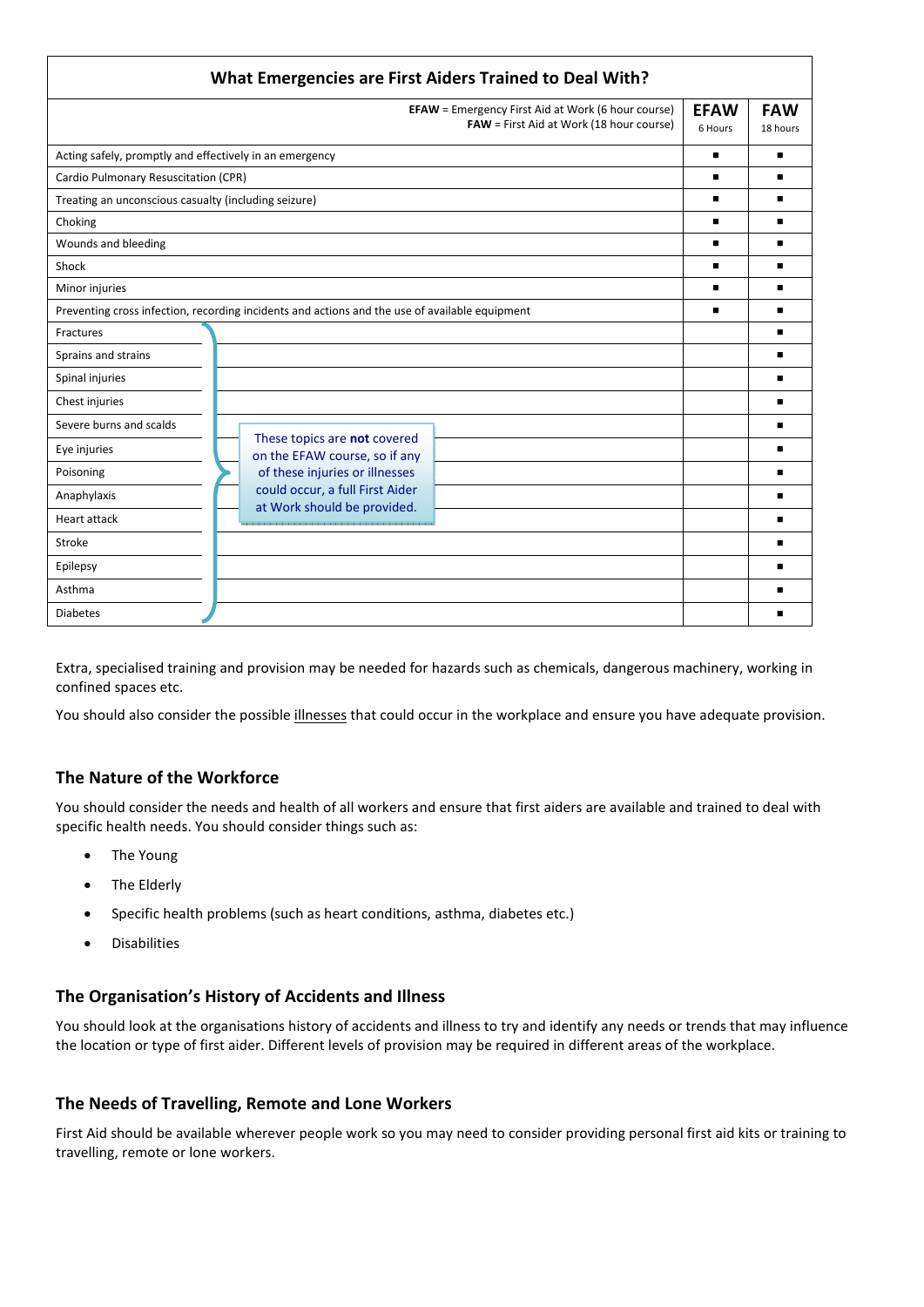## **Work Patterns Such as Shift Work**

Adequate first aid cover should be available whenever people are at work. There may be circumstances when a higher level of cover is needed when less people are at work, such as overnight maintenance work in a normally low risk environment.

## **The Distribution of the Workforce**

First Aiders should be able to reach the scene of an incident quickly. Consider extra first aiders on large sites, sites with multiple buildings or buildings with multiple floors.

## **Remoteness to the site from Emergency Medical Services**

If the workplace is remote from emergency medical services you may need to make special transport arrangements should an incident occur. Consider how employees will summon help – do they have access to a phone?

Even in urban areas you should be aware that it often takes more than 10 minutes for an ambulance crew to reach a casualty, so the correct provision of first aid is a vital link in reducing the effects of illness or injury.

#### **Employees Working on Shared or Multi-Occupied Sites**

On shared work sites it may be possible to share first aid provision, such as the security team providing first aid cover at a large shopping centre. It is important to fully exchange details of the hazards and risks so that adequate first aid cover is provided. Make agreements in writing to avoid misunderstandings.

## **Annual leave and other foreseeable absences**

You should ensure that adequate first aid cover is available at all times, including when a first aider is on annual leave, a training course, a lunch break or other foreseeable absences. This generally means that workplaces need more than one first aider to ensure that cover is maintained.

If your first aid needs assessment identifies the need for a 'First Aider at Work' (18 hour course), it is not acceptable to provide an 'Emergency First Aider at Work' (6 hour course) to cover foreseeable absences. You should also consider what cover is needed for non-planned absences such as sick leave.

#### **First Aid Provision for Non-Employees**

The HSE recommend that you include non-employees in your first aid needs assessment. You should consider the duty of care that you assume when a non-employee visits your site. This is particularly relevant if you provide a service for others such as schools, places of entertainment, shops etc. Consider both the injuries and illnesses that could occur.

For large events such as concerts, organisers have a duty of care to ensure that adequate medical, ambulance and first aid cover is available. Organisers of such events should refer to *The Event Safety Guide*, published by HSE books, for further information.

# **The Size of the Organisation**

The number of people on a site should no longer be the primary basis for determining first aid needs; all the areas of the new first aid needs assessment should be carefully considered. However, in general terms the larger your organisation is, the more first aiders you will need.

After identifying the locations / times that first aid cover is needed, the HSE recommend:

- That 'non-manual', low risk workplaces (such as shops, offices, libraries) have a minimum of one first aider on duty at all times per 100 people (or part thereof).
- That 'manual' workplaces (light assembly work, warehousing, food processing or higher risks), have a minimum of one first aider on duty at all times per 50 people (or part thereof).

It is likely that if your workplace is large you will have already identified the need for full FAW (18 hour) training for your first aiders, but in any case, due to the increased probability of illness and injury occurring in larger workplaces, the HSE recommend that full FAW (18 hour) training is provided if:

• 100 or more people are employed in a 'non-manual', low risk workplace; or